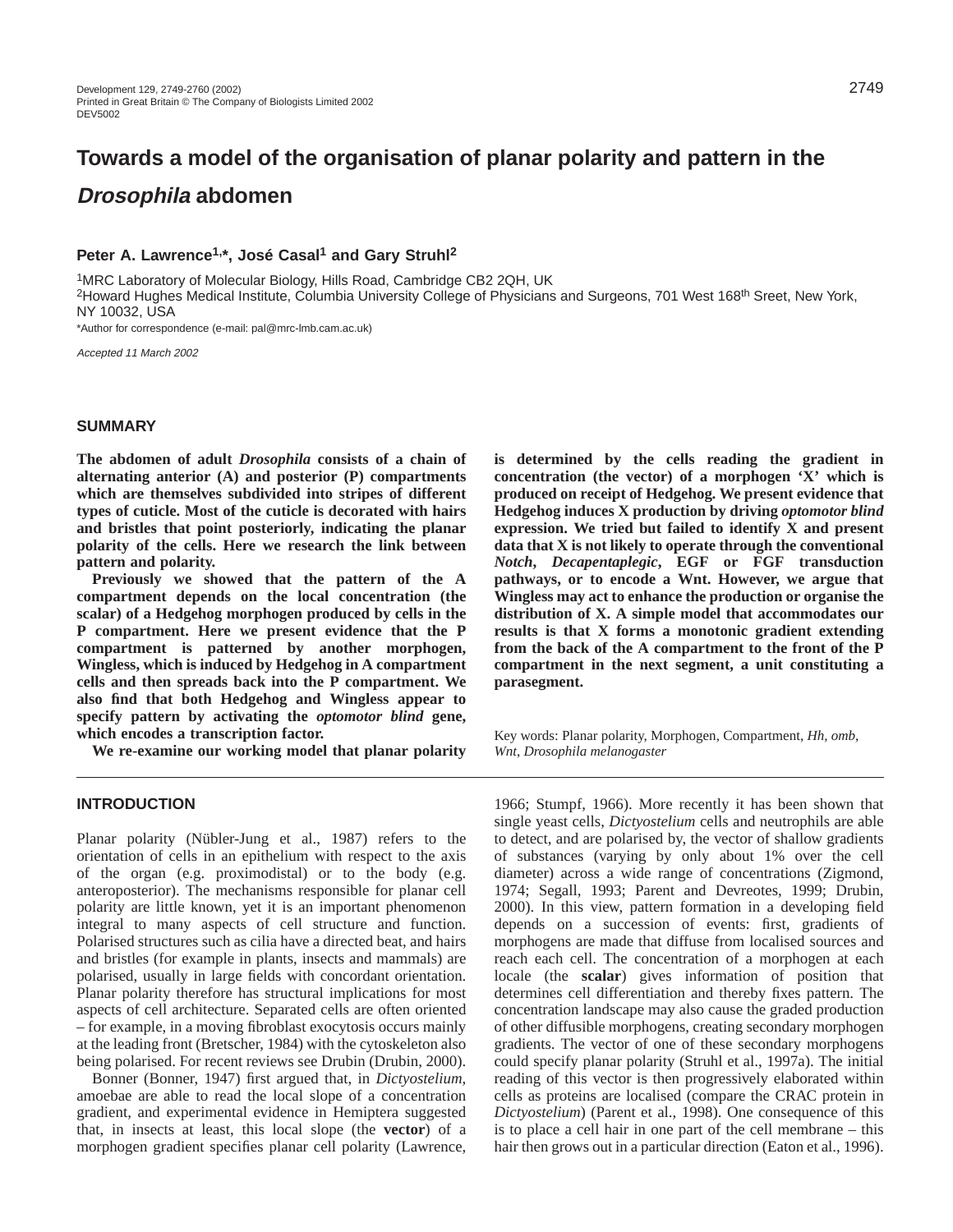## 2750 P. A. Lawrence, J. Casal and G. Struhl

We use the abdomen of adult *Drosophila* because it is particularly well suited to study the global control of cell pattern and planar polarity. Most epidermal cells of the abdomen make a few hairs or a bristle, and these indicate the planar polarity. In addition, epidermal cells at different positions along the anteroposterior axis of each segment make characteristic types of cuticle to form a stratified pattern. Finally, the abdominal epidermis presents the primeval body plan of higher invertebrates, being a chain of anterior (A) and posterior (P) compartments that constitute parasegments (Martínez-Arias and Lawrence, 1985) and segments. Hedgehog (Hh), a morphogen produced by P compartment cells, is responsible for organizing both cell pattern and planar cell polarity in the neighbouring A compartments (Kopp and Duncan, 1997; Struhl et al., 1997a; Struhl et al., 1997b; Lawrence et al., 1999a).

Our main aim here is to research how polarity is determined within the context of pattern formation as a whole. We do not try to understand the mechanics of asymmetry within a single cell but instead ask how the cells of the whole epidermal segment know which way to point. For example, we do not know how the graded distribution of Hh is translated into the orientation of hairs and bristles. Hh is made in every P compartment and enters each A compartment from both anterior and posterior directions to form U-shaped concentration gradients (Struhl et al., 1997a; Struhl et al., 1997b). We have shown that Hh somehow directs planar cell polarity throughout the A compartment, causing cells to make hairs and bristles that point posteriorly towards the source. Thus a clone of cells that make Hh ectopically will reorient surrounding cells, causing them to make hairs and bristles which point towards the centre of the clone. However, when the Hh pathway is activated in cells *confined* to a clone, the surrounding wild-type cells are also repolarised. We argued that this repolarisation was therefore not due to Hh itself (Struhl et al., 1997a) but to something else emanating from the clone, possibly another morphogen. Here we confirm this with a new test.

Our working model is that a substance ('X') is produced at the back of each A compartment in response to Hh and spreads anteriorly to set up a concentration landscape of X (Struhl et al., 1997a). We then conjecture that the polarity of a cell at any point in the A compartment is specified by the local vector in this gradient landscape, in this case like an arrow that points up the steepest slope of the concentration gradient (Lawrence, 1966; Stumpf, 1966; Struhl et al., 1997a). Further, since nearly all hairs and bristles point backwards, any simple form of the model requires that the gradient of X be monotonic, decreasing consistently in one direction. We interpret all the results with respect to this hypothesis.

The model raises many questions that need to be answered by experiment. For example, which cells respond to Hh to produce X and how do they do so? How far does X move? What is the registration of the repeating X gradient relative to the chain of A and P compartments? Does X control polarity in both the A and P compartments? What is the molecular nature of X?

Our approach to these problems is to utilise those genes that have been implicated in the pathway of Hh action. We make genetically marked clones of cells in different parts of the segment that either lack a particular gene or overexpress it. We

then describe the effects on polarity, both inside and outside the clone. At least within the A compartment, Hh appears to govern X production by inducing expression of *optomotor blind* (*omb*) and perhaps that of the extracellular signal Wingless (Wg) to generate a distribution of X that spreads forward. In an attempt to identify X we have tested the Decapentaplegic, Notch, EGF, FGF and, especially, the Wnt pathways, all without positive result. Hence, the identity of X remains unknown.

Another series of questions relates to the P compartment. The development of this compartment cannot be directly dependent on Hh because P cells are blind to Hh (reviewed by Lawrence and Struhl, 1996). Yet the P compartment is patterned and has oriented hairs. So what determines the scalar response in the P compartment, stratifying it into different types of cuticle? Similarly, what determines the vector, the orientation of its cells?

We present evidence that the P compartment is patterned by another morphogen that acts also through *omb* – *omb* appears to be expressed and required in the anterior region of the P compartment. Our results suggest that this morphogen is a Wnt, probably Wg itself. We discuss how the P compartment might be polarised.

## **MATERIALS AND METHODS**

We manipulate the expression of genes in marked clones of cells. We use FLP recombination (Golic, 1991; Struhl and Basler, 1993), as well as the Gal4 (Fischer et al., 1988; Brand and Perrimon, 1993) and Gal80 systems (Lee and Luo, 1999).

To save space and because there are many more landmarks, we have concentrated on the tergites, which are formed by the dorsal epidermis. However, all the clone types have also been studied ventrally in the sternites and pleura – these results are given if they seem to be helpful. Unfortunately the pleura has few distinguishing marks so we could not easily determine the position of pleural clones relative to the compartmental subdivisions.

#### **Mutations and gene constructs**

The mutant alleles and transgenes used in this work are as follows (see also FlyBase, 1999; Lawrence et al., 1999a).

#### Hh pathway

*:*  $*hh*<sup>AC</sup>$ *, a deletion removing the start of the open reading frame. hh.Gal4*: an enhancer trap insertion in the *hedgehog* gene which expresses Gal4 (gift from M. Calleja and G. Morata). *hh.lacZ*: *hhP30*. *Pka–*: *Pka-C1E95*, an amorphic allele of the *cAMP-dependent protein kinase 1* gene. *ptc–*: *ptc16*, an amorphic *patched* allele caused by a premature stop codon before the first transmembrane domain. *ptcS2*: a hypomorphic allele. *ptc18*: an amorphic allele. *ptc.Gal4*: the insertion P{w+mW.hs=GawB}559.1, that expresses Gal4 in the *ptc* pattern. *ptc.lacZ*: *Ecol\lacZptc–AT96*. *tub.ptc*: *ptc*α*Tub84B.PCa*. *UAS.ptc*∆*loop2*: the open reading frame of a form of *patched* lacking most of the second large extracellular loop (Briscoe et al., 2001).

#### Omb

*omb–*: *biomb–3198*, an amorphic *bifid* allele resulting from a premature stop codon. Kopp (Kopp and Duncan, 1997) isolated alleles of a gene (*Scruffy*, *Scf*) and suggested that this gene may act in parallel with *omb*. We have made *omb*– clones in a *Scf–* background, expecting them therefore to have a stronger phenotype, but they do not do so – they behave as *omb*– clones normally do (not shown). *omb.Gal4*: an enhancer trap insertion isolated by Y. H. Sun [omb-Gal4<sup>2</sup> according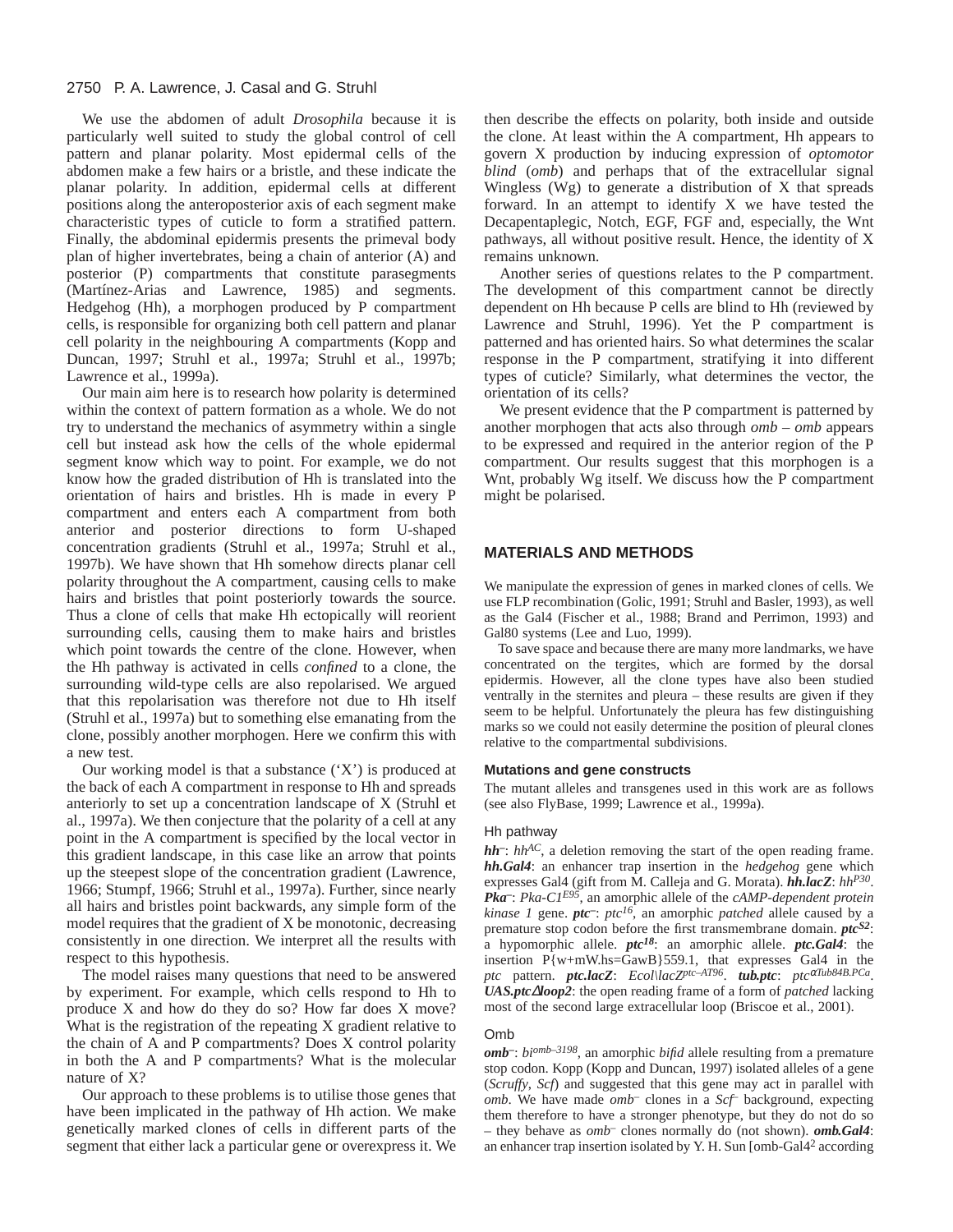to Kopp et al. (Kopp et al., 1997)]. *UAS.omb*: FLP-out of *biScer\FRT.Rnor\CD2.UAS*.

#### Wnt pathway

*arm–*: *arm2*, a strong *armadillo* allele resulting from a premature stop codon. *UAS.arm\**: *armDelta.Scer\UAS.T*:*Ivir\HA1*, a constitutively activated form of *armadillo*. *arr–*: *arr2*, an amorphic *arrow* allele. *Df(2L)RF*: a deletion of the chromosomal region containing the genes *Wnt4*, *Wnt6*, *Wnt10* and *wg* (Janson et al., 2001).  $sgg^{-1}sgg^{32}$ , an amorphic *shaggy* allele. *UAS.Wnt*: The open reading frames of *Wnt2*, *Wnt4* and *Wnt5* as well as the putative *Wnt6*, *8* and *10* genes (FlyBase/BDGP annotated *Drosophila* genome sequence) (Adams et al., 2000) were amplified and cloned into the pUAST vector (Brand and Perrimon, 1993) using standard techniques, (see Llimargas and Lawrence, 2001). Two independent insertions for each Wnt gene were tested. In some experiments a different *Wnt4* construct, *Wnt4Scer\UAS.cGa*, was also used. Apart from *Wnt10* all the *UAS.Wnts* were shown to be functional in different tests (Llimargas and Lawrence, 2001). *UAS.Nrt::wg*: *Nrt*::*wgScer\UAS.T*:*Ivir\HA1*, the N terminus of *wg* is fused to the C terminus of the type II transmembrane protein Nrt. *fz2.lacZ*: the insertion P{w+mC=lacW}SB227 (P0013) which expresses β-Gal in a *fz2* pattern. (A. Sato and K. Saigo, personal communication).

#### EGFR, FGFR pathways

*argos*<sup> $-$ </sup>: *argos*<sup> $\Delta$ </sup><sup>7</sup>, a small deletion removing the 5<sup>'</sup> exon and the beginning of the major open reading frame. *Egfr*<sup> $-$ </sup>: *Egfr*<sup> $/2$ </sup>, an amorphic allele of *Epidermal growth factor receptor*. *UAS.Egfr\**: *Egfr::toract.Scer\UAS*, an activated form of Egfr. *rho–*: *rhoP*∆*5*, a small deletion of the *rhomboid* gene.  $\text{spi}^-$ :  $\text{spi}^1$ , a strong  $\text{spi}$ *tz* allele.  $\text{sty}^-$ : *sty*<sup>S73</sup> strong allele of *sprouty***.**  $v_n$ –:  $v_n$ *DeltaP25*, an amorphic allele of *vein* originated from a P element imprecise excision. *UAS.argos*:<br>*argos<sup>Scer\UAS.cHa*, **tub>f<sup>+</sup>y<sup>+</sup>>raf<sup>\*</sup>:** *Hsap*\RAF1<sup>Δ305.aTub84B.T.Myr1.</sup></sup> *argosScer\UAS.cHa*. *tub>f+y+>raf\**: *Hsap\RAF1*<sup>∆</sup>*305.aTub84B.T*:*My*r1. *UAS.CDC42<sup>N17</sup>: Cdc42N17.Scer\UAS*. *UAS.Rac1V12*: *Rac1V12.Scer\UAS*. *UAS.Rac1N17*: *Rac1N17.Scer\UAS UAS.*λ*-btl*: *btlScer\UAS.T*:*l\cI–DD*. *UAS.*λ*-htl*: *htlScer\UAS.T*:*l\cI–DD*.

#### Dpp pathway

*tkv–*: *tkv8*. *UAS.tkv\**: *tkvQ253D.Scer\UAS.cNb.*

#### Notch pathway

*N–*: *NXK11*, an amorphic allele of *Notch.*

#### Duplications and other transgenes

*Dp-y+*: *Dp(1;2)sc19*. *Dp-sgg+*: *Dp(1;2)w+70h*. *Dp-pwn+*: *Dp(2;3)P32*. *Dp-N+*: *Dp(1;2)51b*. *tub.Gal4*: *Scer\GAL4*α*Tub84B.PL*, the *S. cerevisiae* Gal4 gene is expressed under the control of the α*Tub84B* promoter. *abx/ubx>f+>Gal4-lacZ*: *Scer\GAL4Scer\FRT.Ubx*. *tub>Gal80-y+>Gal4*: Similar to *Scer\GAL4Scer\FRT.Rnor\CD2.*α*Tub84B* with the CD2 sequence replaced with a Gal80-y+ cassette (Lee and Luo, 1999). *tub.Gal80*: *Scer\GAL80*α*Tub84B.PL*, the Gal4 gene is expressed under the control of the α*Tub84B* promoter. *lacZy+*: *Ecol\lacZScer\FRT.NLS.*α*Tub84B*.  $CD2y^+$ :  $Rnor \setminus CD2^{hs.PJ}$ .  $PSy^2$ :  $Psn \alpha^{\text{Tub84B.PS}}$ . *Ecol\lacZScer\UAS.T:SV40\nls2*.

#### **Clonal analysis**

Unless stated otherwise clones were induced by heat shocking at 34 or 37.5°C for 60 minutes. Either embryos at blastoderm stage or third instar larvae of the following genotypes were used.

*ptcS2 hh–: y w hs.FLP; FRT42D pwn ptc–/FRT42D pwn ptcS2; FRT82B Dp-pwn<sup>+</sup> tub.ptc/FRT82B hh–.*

*omb–:* (i) *y w omb– sn FRT19A/FRT19A; hs.FLP/+; hh.lacZ/+.* (ii) *y w omb– sn FRT19A/FRT19A; hs.FLP/ptc.lacZ.* (iii) *y w omb– sn FRT19A/w hs.FLP tub.Gal80 FRT19A; tub.Gal4/UAS.nlslacZ.*

*omb– ptc–: y omb– sn FRT19A/y w (tub.ptc)x2 PSy<sup>2</sup> FRT19A; ptc–/ptc18 hs.FLP.*

*arr–: w omb.Gal4/y w hs.FLP; FRT42D pwn arr–/FRT42D CD2y+; UAS.lacZJ312/+.*

*sgg–* (or *arm–*)*:* (i) *y sgg–* (or *arm–*) *FRT101/w hs.FLP FRT101; ptc.lacZ/+.* (ii) *y sgg– hs.FLP; Dp-y+ Dp-sgg<sup>+</sup> FRT39/stc FRT39.*

*Pka–: hs.FLP; Pka– FRT39/CD2y<sup>+</sup> FRT39.*

*Pka– Df(2L)RF: hs.FLP; Df(2L)RF Pka– FRT39/CD2y<sup>+</sup> FRT39. ptc*<sup>∆</sup>*loop2: y w UAS.ptc*∆*loop2/y w hs.FLP; FRT42D pwn ptc–/FRT42D Tub.Gal80 CD2y+; tub.Gal4/+.*

*N–: y N– hs.FLP; FRT42D Dp-N+/FRT42D pwn.*

*Egfr–: y w hs.FLP; FRT42D pwn Egfr–/FRT42D CD2y+.*

*argos–: y w hs.FLP; argos– FRT80B/lacZy+ FRT80B.*

*rho–: y w hs.FLP; rho– FRT80B/lacZy+ FRT80B.*

*spi–: y w hs.FLP; stc spi– FRT40A/FRT40A.*

*sty–: y w hs.FLP; sty– FRT80B/lacZy+ FRT80B. vn–: y hs.FLP; vn– FRT80B/lacZy+ FRT80B.*

*tkv–: y w hs.FLP; tkv– stc FRT39/CD2y<sup>+</sup> FRT39. UAS.argos, UAS.omb, UAS.Egfr\* and UAS.tkv\*: y w hs.FLP f36a;*

 $abx/ubx$ <sup>+</sup>>Gal4-lacZ/UAS.argos. y w hs.FLP  $f^{36a}$ ;  $abx/ubx$ >f<sup>+</sup>> *Gal4-lacZ/+; UAS.omb/+. y w hs.FLP f[36a]; abx/ubx>f[+]>Gal4 lacZ/UAS.Egfr[\*]. y w hs.FLP f36a; abx/ubx>f+>Gal4-lacZ/+; UAS.tkv\*/+.*

*tub.raf\*: y w hs.FLP; tub*> $f^+y^+$ *>raf\**/+.

*UAS.Wnt4: y w hs.FLP tub.Gal4; (UAS.Wnt4)x2/+; CD2y+ trc– ri FRT2A/tub.Gal80 FRT2A* (flies reared at 29°C after clone induction)*.* 

**Clones with other UAS constructs:** *y w hs.FLP; tub>Gal80 y+>Gal4/*Φ (where Φ represents a particular UAS construct).

Dissection and mounting of abdominal cuticles as well as detection of β-Gal4 activity were carried out according to the method of Lawrence et al. (Lawrence et al., 1999a). Images were captured using Auto-Montage (Syncroscopy, Cambridge, UK).

## **RESULTS AND DISCUSSION**

## **Further evidence that Hh acts through a second signal**

Previously, we concluded that Hh acts indirectly via another system (a gradient of 'X') to effect polarity (Struhl et al., 1997a). The evidence was based on clones that lacked such downstream genes as *patched* (*ptc*) or *cAMP-dependent protein kinase 1* (*Pka*). In the A compartments, Ptc and Pka proteins act within cells to prevent the Hh pathway from being activated inappropriately; if either protein is removed the Hh pathway becomes constitutively activated within the mutant cells themselves. With respect to the type of cuticle (the scalar output of Hh) the results fit the model; the mutant cells make the cuticle normally made by cells responding strongly to Hedgehog and all the cells outside the clone make the normal type of cuticle (a cell-autonomous effect). However, with respect to polarity (the vectorial output of Hh), the results were different; polarity was altered in the wild-type cells up to several cell diameters away from the clone (a cell nonautonomous effect) (Struhl et al., 1997a; Lawrence et al., 1999a). Although we argued that these effects were not due to Hh itself (Struhl et al., 1997a), we did not eliminate the possibility that low levels of ectopic Hh might be produced by the clone and diffuse out, being sufficient to repolarise the cells without changing the scalar. We have now disproved this by making clones that lack both effective Ptc protein and the *hh* gene. These clones still caused repolarisation in the back half of the clone and behind it (Fig. 1) arguing strongly that the Hh protein cannot be a component of 'X' and raising again the question, what is X? X should be engendered downstream of Hh receipt, which is where we start our search.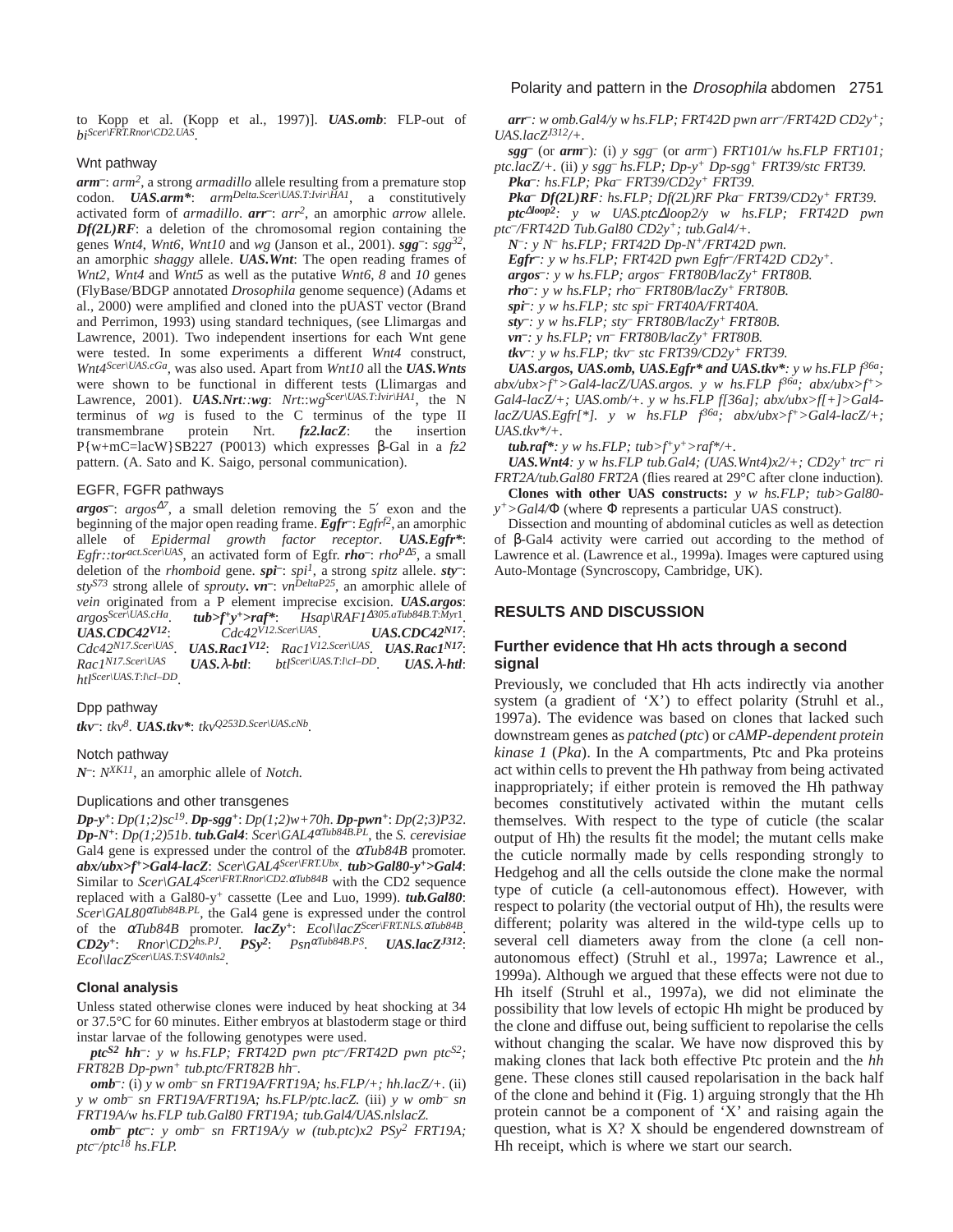

**Fig. 1.** Clones that have partial loss of function for *ptc* and also lack *hh*. This clone is marked with *pawn* (the mutant hairs are small and thin and the bristles are depauperate; a dotted line outlines the clone) and shows reversed polarity within the clone and behind it, and therefore eliminates the hypothesis that ectopic Hh is produced by the clone to drive the reversal. The clone makes dark a5 pigment. In this and subsequent figures anterior is upwards. Red arrows indicate the polarity.

# **Downstream genes in the Hedgehog pathway – the A compartment**

## (i) optomotor blind

#### omb– clones

*omb* encodes a transcription factor which is activated on receipt of high amounts of Decapentaplegic (Dpp) in both A and the P compartments of the wing and elsewhere (Lecuit et al., 1996; Nellen et al., 1996); it has been studied in the abdomen by Kopp and Duncan (Kopp and Duncan, 1997). We find it is expressed in each segment, both dorsally and ventrally, as a single stripe spanning the AP border and including the rear of

the A compartment and the front region of the P (Fig. 3A). Accordingly, *omb–* clones in other parts of the segment are normal – for a memorandum of *omb–* clones see Fig. 2.

Within the posterior half of the A compartment, Omb is required for the normal scalar response to Hh. At the extreme back, in the a6 region, where the Hh concentration is highest, the *omb–* cells develop only a little abnormally; the unpigmented cuticle of that region (a6, see Fig. 2 for nomenclature) is expanded a little anteriorly in the clone (Fig. 3B-E), but sometimes contains small 'a3' bristles. Note that specification of a6 cuticle normally requires *engrailed* activity, which is induced in A cells by peak levels of Hh (Lawrence et al., 1999a). However, in *omb–* clones that are situated more anteriorly, in the pigmented region at the back of the A compartment (a4, a5), there is a big effect: it appears that Hh acts through *omb*, because *omb–* cells never make a4 cuticle or a5 bristles (pattern elements that signal a response to Hh), and in their stead make a3 cuticle [the type of cuticle made where there is little or no response to Hh (Kopp and Duncan, 1997; Struhl et al., 1997a) (Fig. 3B-E)]. Also, Hh directly upregulates expression of *ptc*, which encodes a component of the Hh receptor (Struhl et al., 1997b) and this also occurs in *omb–* clones (Fig. 3B,D). This finding indicates that Omb is not required for Hh signal transduction per se, but for the appropriate response of cells.

With regard to polarity, the clones confined to the anterior and middle part of the A compartment are normal. However, clones just behind the middle of the A compartment usually show reversal at the front, with normal polarisation at the back. More strikingly, clones confined to the very back of the A compartment, in the a6, a5 and a4 domains can be largely or entirely reversed (Kopp and Duncan, 1997) and this reversal usually extends anterior (Fig. 2, Fig. 3B,E) to the clone.

To explain these polarity changes, we suggest that Hh induces X production through the agency of Omb. It follows that little or no X can be produced within *omb–* clones and therefore



**Fig. 2.** An abdominal segment and effects of *omb–* clones. Left-hand panel shows a normal segment with nomenclature for the types of cuticle (Struhl et al., 1997b). Right-hand panel is a memorandum for both vectorial and scalar effects of *omb–* clones (surrounded by red dashed lines) in different positions in both the A and P compartments. The scalar is shown by the colour of the cuticle and the red arrows show the observed polarity of the hairs (which normally point posteriorly), near and within the clones. We imagine the polarity to be a consequence of the concentration landscape for X. For clarity, the hairs have been removed from part of the A compartment on the right. Compare Fig. 3 and Fig. 7.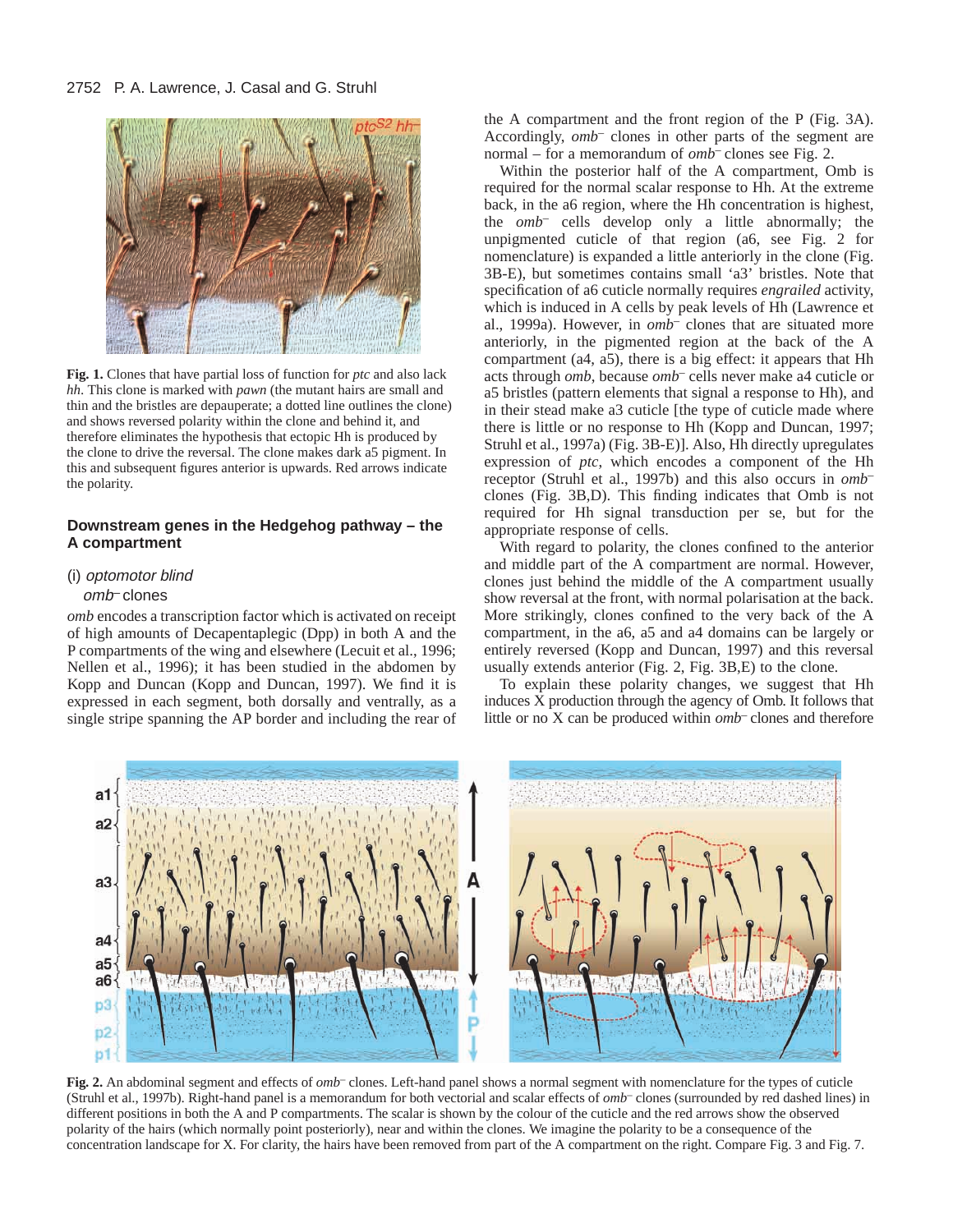#### Polarity and pattern in the *Drosophila* abdomen 2753



**Fig. 3.** *omb* in the abdomen. (A) The expression of *omb.Gal4*, monitored by UASlacZ expression. At the front of the β-gal stripe, the boundary is graded, with staining fading out at about one third of the A compartment. Behind, the stripe ceases about half way into the P compartment. (B) A clone of *omb–* cells, marked with *singed* (yellow arrowheads) which affects the bristles: bristles often become separated from the body of the clone and hence they provide only a poor indication of the extent of the clone. The preparation is stained for *ptc.lacZ* which is upregulated by Hh (Struhl et al., 1997b) both inside and outside the clone. Note the *omb–* territory forms unpigmented (a6) cuticle at the back of the A compartment and lightly pigmented (a3) cuticle more anteriorly, in place of the normal dusky (a4) cuticle (Fig. 2). Polarity in the clone is reversed. (C) A clone of *omb–* cells, marked with β-gal. The clone is associated with a patch of reversed polarity which, here and there, extends both in front and behind the clone (visible in the hairs and indicated by the red arrows pointing upwards). The clone itself lacks the dark a4 pigment which is visible anterior and lateral to the clone. Inset shows detail of hair reversals in front of the clone. (D) A clone of *omb–* cells, marked with β-gal. This clone is near the back of the A compartment and contains largely reversed hairs; note the autonomy of the effects of *omb–* on pigment, and the non-autonomy of its effects on polarity. The white arrowhead indicates a patch of dusky (a4) pigment that is just anterior to the clone. Compare Fig. 4B. (E) A clone overexpressing *omb*, marked with β-gal. We see the hairs pointing into the centre of the clone giving reversed polarity behind it. In the middle and at the back of the A compartments, clones of this genotype give abnormal cuticle, with reduced pigmentation (not shown). Compare Fig. 4D.

that the polarities of cells in or near such clones depend on X produced outside. Clones in the middle of the A compartment behave normally because most X is produced behind them and the gradients of X concentration are little changed. Clones located a little further back will have peaks of X both behind and in front and this can cause localised reversal at the front of the clone (Fig. 2, Fig. 4C). For a clone extending back to the AP boundary, the only source of X will be anterior to the clone, presumably because *omb+* cells there will 'see' Hh protein that has passed through the clone. These cells should make X that spreads backwards into the clone, setting up a gradient of reversed polarity (Fig. 4B). There is corroborating evidence: in some clones there is dark pigmentation and large bristles anterior to the clone (Fig. 3C-E), confirming that Hh has indeed been received there. However, many *omb–* clones are associated with anterior repolarizations that occur even where there is no dark pigmentation anterior to the clone (Fig. 3B), suggesting that the level of Hh required to stimulate some X production anterior to the clone is less than that needed to make a4 pigment. It follows that, in normal flies, some X is produced by cells anterior to the a4 pigmented zone. Finally, we find that some clones, which extend nearly to the back of A, show reversed territory behind the clone (Fig. 3D), perhaps due to the domination of the X source that is anterior to the clone over any production of X behind it.

We note that the reversed polarity associated with *omb–* clones located at the back of the A compartment usually extends only to the AP boundary, with polarity in the P compartment being normal (Fig. 3C). This result suggests that the AP boundary coincides with a barrier to the movement or action of X. The existence of such a barrier would provide an explanation for why X normally produced in cells at the back of the A compartment does not spread posteriorly into the P compartment, reversing the polarity in P. However, in rare cases, some reversed hairs were seen in what appeared to be adjacent P compartment cells, as marked independently by *ptc.lacZ* staining (as in Fig. 3B; data not shown). We do not know whether these rare cases are artifactual, due to a slight posterior shift – during mounting – of the cuticle relative to the underlying epidermis, or are frank reversals of cells within the P compartment. If the reversed cells are indeed P cells, they raise a problem for the notion that the AP boundary constitutes a barrier to X movement.

## omb– ptc– clones

If the production of X depends at least in part on *omb*, then *ptc–* clones, in which the Hh pathway has been constitutively activated, should produce little or no X if they also lack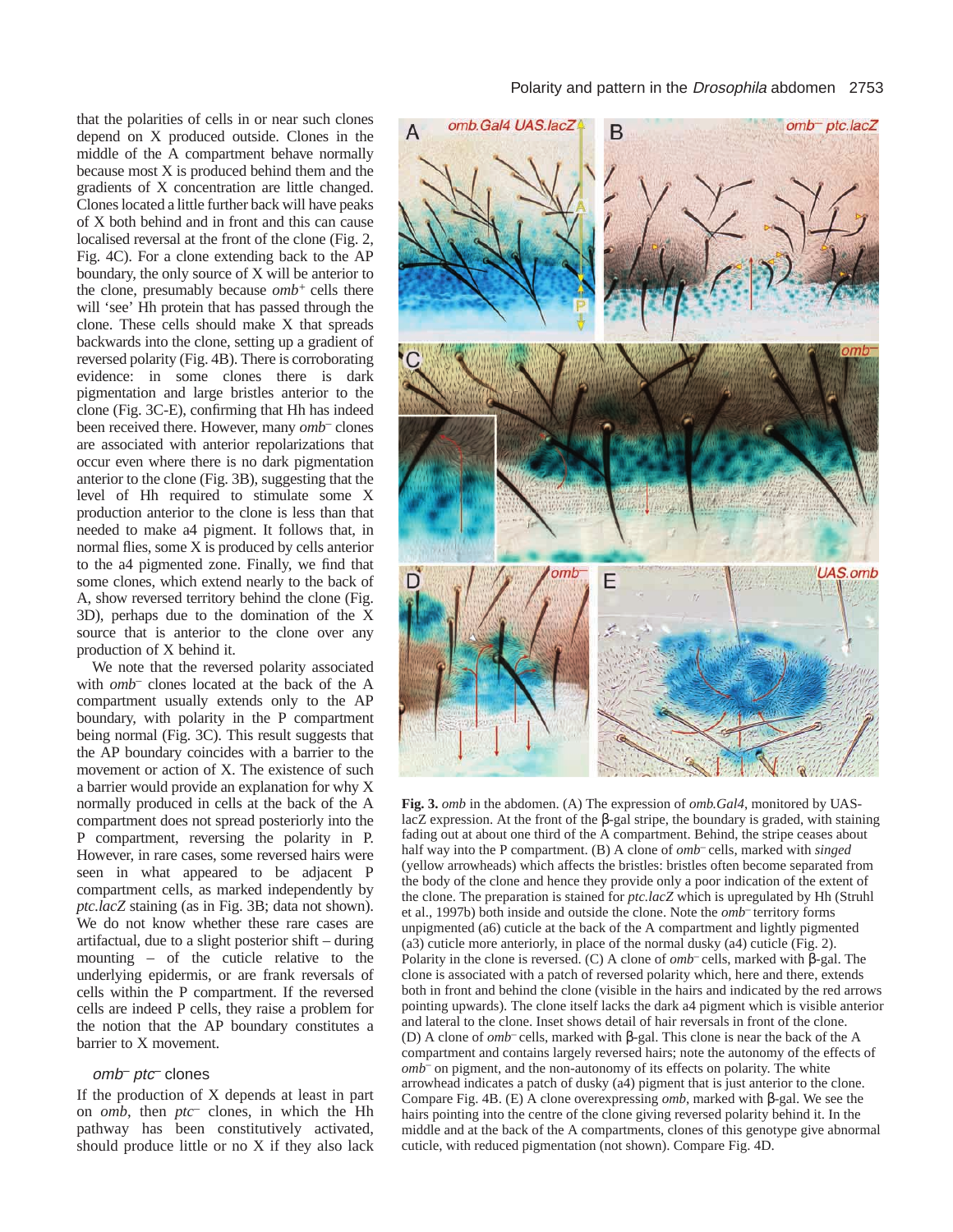

**Fig. 4.** Loss and overexpression of *omb*. The diagrams summarise the model. The blue line traces the actual concentration profile of X, with the brown shading indicating the strength of X production. The slope of X concentration is the vector which defines planar polarity at each point. (A) In the wild type the highest concentration of X and the highest rate of production of X coincide in cells at the back of the A compartment. (B) A clone of *omb–* cells at the back of the A compartment produces little or no X, and so X spreads into it from the front, forming a reversed gradient and reversed polarity. (C) A clone of *omb–* cells positioned more anteriorly than the clone in (B), X is produced both in front and behind the clone, creating two peaks and producing a reversed gradient that begins within the clone and extends anteriorly. (D) A clone over-expressing X will make a local peak of X, causing reversal within the back of the clone and behind it.

*omb*. To test this we made clones that were both *ptc–* and *omb–*; these clones form a6 cuticle as *ptc–* clones do. However, in the middle of the A compartment and unlike *ptc–* clones in that position (Lawrence et al., 1999a) they fail to repolarise behind, but reverse polarity in front (Fig. 5A) – as *omb–* cells do (Fig. 2, Fig. 4B). Similarly, *omb– ptc–* clones situated at the back of the A compartment behave like *omb–* clones, the whole being reversed in polarity (and not like *ptc–* clones in the same location, which have normal polarity). Thus in terms of the type of the cuticle (the scalar), *omb– ptc–* behave as *ptc–* clones,



**Fig. 5.** The Hh pathway, *omb* and polarity. (A) A clone that lacks both *ptc* and *omb* marked with *singed*. The clone makes a6 cuticle like *ptc*<sup>–</sup> clones, but reverses polarity in the front half of the clone as do *omb–* clones in this position (see Fig. 2, Fig. 5B) and unlike *ptc–* clones (Lawrence et al., 1999a). (B) A comparison between *ptc–* and *omb– ptc–* clones, they both affect the scalar in the same way, making a6 cuticle; but they have very different effects on polarity. (C) A clone of cells, marked with *pawn* that overexpresses a form of Ptc that blocks Hh reception but not Hh movement. All the *pawn* cells with A provenance form pigmented (a3) cuticle. The polarity is largely reversed, even at the back of the clone and in some places, behind it. To the left there is a small clone of P provenance.

but in terms of the vector they behave as *omb–* clones. These results confirm that Hh induces X production through the action of *omb*.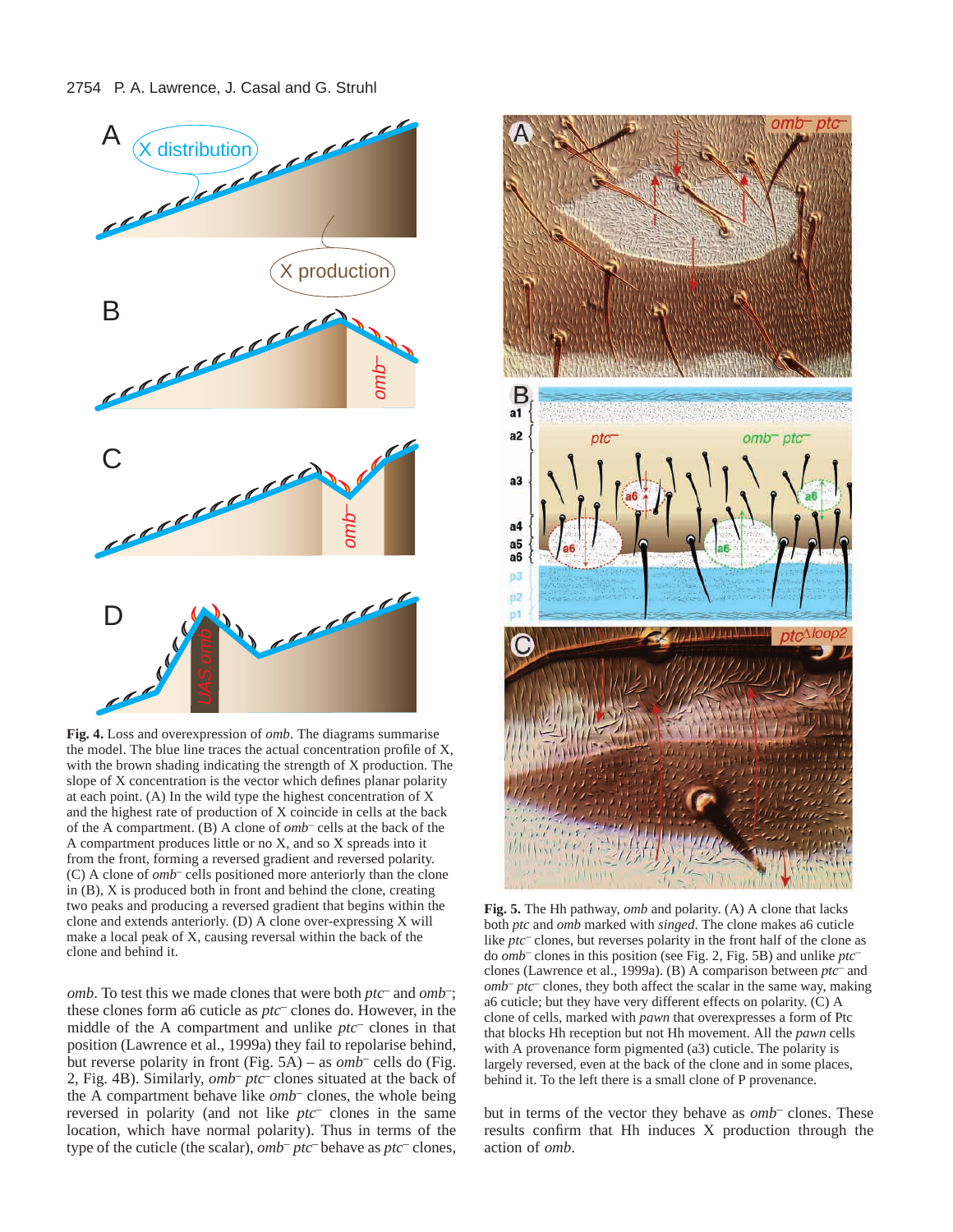

**Fig. 6.** The Wnt pathway and polarity. (A,B) Comparison of embryonic clones that are *Pka–* as well as being otherwise wild type (A) or homozygous for *Df(2L)RF* (B). This deficiency removes *wg* as well as *Wnts* 4, 6 and 10. Both types of clones make a4 cuticle with some a5 bristles (white arrowheads) (Lawrence et al., 1999a). The polarity of hairs at the back of the clones as well as wild-type hairs behind are reversed to a similar extent in both clones (red arrows). *Pka–* clones carrying the deficiency survive less often than *Pka–* controls. (C) A clone of *sgg–* cells, marked with *yellow* in the anterior region of the A compartment. Note the cluster of five *yellow* bristles and that the polarity is reversed behind them. The abdomen carries *ptc.lacZ* and, as in this case, these clones are usually associated with some sporadic up-regulation of *ptc*, suggesting that the Hh pathway is ectopically activated, inducing a source of X. (D) A clone of *sgg–* cells marked with *yellow* and *stubby chaete* (*stc*), situated far anterior in the A compartment (*stc* causes tufts of hairs to form). The a1 cuticle in this region is apparently transformed to make a3 cuticle with hairs and bristles. Some hairs behind the clone have reversed polarity. (E) A clone of *sgg–* cells marked with *stc* in the mid-region of the P compartment. The clone is transformed, making hairs characteristic of p3 cuticle. (F) A clone of cells that are mutant for *arm* in the tergites. The clone is transformed to form large pleural hairs and cuticle. It tends to sort out, forming a rounded shape (Lawrence et al., 1999b) and the polarity of the front of the clone, and of some wild-type cells anterior to the clone, is reversed.

#### omb-expressing clones

The model for X suggests that, if *omb* were ectopically activated in cells at the front of the A compartment, those cells could become a source of X. Indeed *omb*-expressing clones can repolarise the cells behind them (Fig. 3E) – as if there were a local peak in the X distribution (Fig. 4D).

## (ii) smoothened

*smoothened* (*smo*), is an essential component of Hh transduction; without it the cells cannot see Hh protein (Alcedo et al., 1996; Chen and Struhl, 1996; van den Heuvel and Ingham, 1996). As regards polarity one would expect neither *omb–* nor *smo–* clones to produce X and for their phenotype to be the same. Although this is generally the case (Struhl et al., 1997a), the effects of *smo–* and *omb–* differ for clones located at the back of the A compartment. Polarity within these *omb–* clones is completely reversed, consistent with the model (Fig. 4C), whereas the corresponding *smo–* clones are reversed only within the anterior portion of the clone, polarity returning to normal at the very back of the A compartment [see fig. 7 in Struhl et al. (Struhl et al., 1997a)]. Our preferred explanation for this discrepancy is that Smo protein perdures in *smo–* clones, allowing

partial rescue of the *smo* mutant phenotype, particularly at the back of the A compartment, where Hh is most abundant. This rescue could allow production of X, enough to restore normal polarity at the back of the clone, but not enough to specify a4 cuticle or to upregulate *ptc.lacZ*. For both *smo–* and *omb–* clones, some Hh would be expected to move forwards across the clone and induce an ectopic peak of X production in more anterior, wild-type cells, accounting for the polarity reversals that are observed in both cases†.

To test this explanation we blocked Hh receipt by a different method that is not so subject to perdurance: we made a marked clone that contained no wild-type Ptc, but provided instead a mutant form of Ptc that is ineffective at transducing the Hh signal (Briscoe et al., 2001). Such clones behave like *smo–* clones in most respects, including making a3 cuticle instead of a4, a5 or a6 cuticle in the back half of the A compartment, and causing polarity reversals both within and anterior to the clone. However,

<sup>†</sup>We earlier noted polarity reversals associated with *smo*– clones located at the front of the A compartment, and concluded tentatively that Hh might also induce X at the front, as well as the back of the A compartment (Struhl et al., 1997b). We have looked at many more clones since then and found that most such clones have normal polarity, even though they form a2 rather than a1 cuticle as a consequence of their failure to transduce Hh. We conclude that, in the anterior region of A, Hh does not trigger X production.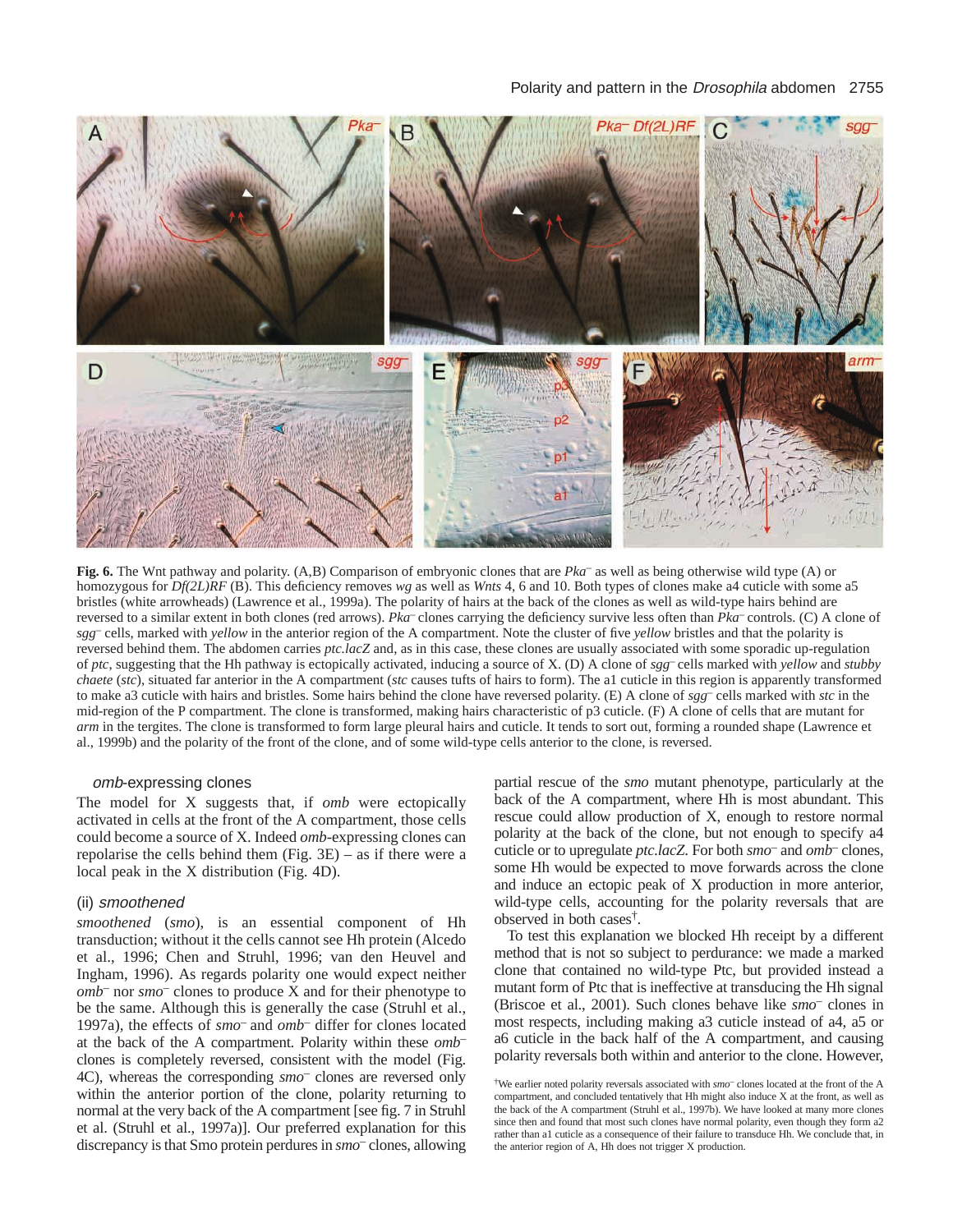## 2756 P. A. Lawrence, J. Casal and G. Struhl

unlike *smo–* clones, the polarity at the back of these clones does not return to normal. Instead, in the majority of cases, polarity remains reversed all the way to the back edge of the clone, and sometimes beyond, as observed for *omb–* clones in the same position (Fig. 5B). These results support the perdurance explanation for the *smo–* clones and are consistent with the working model, which is based mainly on the results with *omb*.

#### **What is X?**

We have conjectured that X is diffusible and produced in a graded fashion, peaking at the back of A and declining progressively towards the front of A. We first round up the usual suspects: these are signals transduced by the Notch, EGF, FGF, Dpp and Wnt pathways. Briefly, we have discarded all of these except for the Wnt pathway, because we find that removing or overexpressing key elements of each pathway in clones fail to perturb polarity, either inside the clone or nearby.

(1) We removed the Notch gene itself, and although clones of this genotype fail to contribute to bristle forming ('proneural') portions of the adult epidermis (the a3, a4 and a5 regions), they survive elsewhere (such as p3, a6 and a2) where they show normal polarity.

(2) We removed the EGF receptor from clones; such clones do alter the distribution of bristles, but the polarity is normal (cf. Diaz-Benjumea and Garcia-Bellido, 1990). We also made clones that remove *spitz*, *vein*, *rhomboid*, *argos* and *sprouty* as well as clones that overexpress Argos and activated Egfr, Raf, Cdc42 and Rac. None of these clones showed any consistent alterations of normal polarity.

(3) We expressed activated forms of the Breathless and Heartless receptor for FGF in clones, without any effect on polarity.

(4) We removed *thickveins* (*tkv*), the receptor for Dpp, or overexpressed activated Tkv. These clones had no effects on polarity in the tergites.

There is already circumstantial evidence suggesting that X might be a Wnt (Adler et al., 1997; Struhl et al., 1997a; Shulman et al., 1998). In particular, Wg can be transduced by either of two Wnt receptors (Bhanot et al., 1996; Bhanot et al., 1999; Chen and Struhl, 1999), Frizzled and Frizzled2 (Fz, Fz2), and Fz is somehow involved in polarity (Gubb and Garcia-Bellido, 1982; Vinson and Adler, 1987). Also, Wg is expressed as a gradient as we imagine for X. However, we had shown earlier (Struhl et al., 1997a) that *Pka–* clones that are also mutant for *wg* can repolarize neighbouring cells, indicating that they can still serve as ectopic sources of X. Consequently, a simple model in which Wg is X is not tenable. Nevertheless, more complicated scenarios remain. For example, X might be another Wnt, or perhaps, several Wnts might act redundantly as X. We have subjected this hypothesis to several tests.

#### (1) Removing Wnt genes

*wg, Wnt 4, 6*, and *10* are all elided by the deficiency, *Df(2L)RF*, (FlyBase, 1999; Janson et al., 2001). We therefore made marked clones that are homozygous for *Df(2L)RF* and *Pka–*. These clones appear to reverse the polarity of wild-type cells as well as *Pka–* controls do (Fig. 6A,B), implying that they are still sources of X, in spite of lacking all four *Wnt* genes. Of the remaining *Wnt* genes, *Wnt2*, *5* and *8*, we have been able to examine only the effects of removing *Wnt2*, as mutations that reduce or abolish *Wnt5* and *8* activity are not available. Flies

with null mutations for *Wnt2* (we studied *Wnt2EMSO*, *Wnt2<sup>99</sup>* and *Df(2R)11*) are viable and have normal abdomens.

## (2) Overexpressing Wnt genes

If we were to produce sufficient X in clones, or in defined subdomains of the segment, the resulting ectopic peaks of X might cause repolarizations, particularly of cells located posterior to the peak. We performed such experiments for Wg and the other Wnts defined by both genetics and the Genome Project (Adams et al., 2000). We start with Wnts 5, 6, 8 and 10: when they are expressed in clones with a strong Gal4 driver, or under the control of a *ptc.Gal4* driver, which should create an ectopic peak of Wnt expression at the front of the A compartment, none of these Wnts cause any changes of polarity or had other effects anywhere in the abdomen (we examined the A and P compartments of both dorsal and ventral cuticle). Similar results were obtained when either Wg or a membrane-tethered form of Wg, Nrt::Wg, were expressed in clones, except that such clones caused a transformation of ventral pleura to tergite (Shirras and Couso, 1996; Kopp et al., 1999). Animals expressing either form of Wg under *ptc.Gal4* control do not survive to adults.

Wnt4 also failed to cause any consistent changes of polarity in the abdomen when expressed either in clones or under *ptc.Gal4* control. However, we did find that expressing Wnt4 at high temperature under *ptc.Gal4* control (Gieseler et al., 2001) occasionally altered wing patterning. Further we observed effects on polarity when Wnt4 was driven in the P compartment of the wing with an *en.Gal4* driver: within the A compartment the hairs posterior to vein II tended to turn clockwise to point posteriorly, as if they were aiming towards an ectopic source of the Wnt4 protein emanating from P behind them. However in what ought to be a better test, marked clones expressing Wnt4, driven by *tub.Gal4*, failed to affect wing polarity. Note that the results with ectopic Wnt4 expression in the wing are equivocal and run counter both to the results of the same experiments in the abdomen, and to experiments in which the gene is eliminated from *Pka*<sup> $-$ </sup> clones (see above). Hence, we tentatively discard Wnt4 as a candidate.

Flies carrying clones expressing Wnt2 did not emerge from the puparium and *ptc.Gal4 UAS.Wnt2* flies were lethal. However, we examined the abdomens of pharate adults carrying numerous clones expressing Wnt2 and they had undisturbed polarity.

All of these tests argue that neither *wg* nor any of the other *Wnts* is X. However, they do not eliminate the possibilities that some combination of Wnts might function together to constitute X, or that X might be a broadly expressed Wnt that is converted from an inert to an active form after transcription.

#### (3) Activating the Wnt pathway

In apparent contrast to the above results, activating the Wnt pathway, rather than the Wnts themselves, did produce effects on polarity; however, these could also be attributed to unintended effects on the Hh pathway. Clones of cells mutant for the gene *shaggy* (*sgg*) constitutively activate the Wg pathway (Wodarz and Nusse, 1998). In the tergites, *sgg–* clones are abnormally round in shape and have higher than normal bristle densities. In addition, they cause polarity reversals similar to those associated with *Pka–* clones: hairs and bristles at the back of these clones are reversed (Fig. 6C). However, we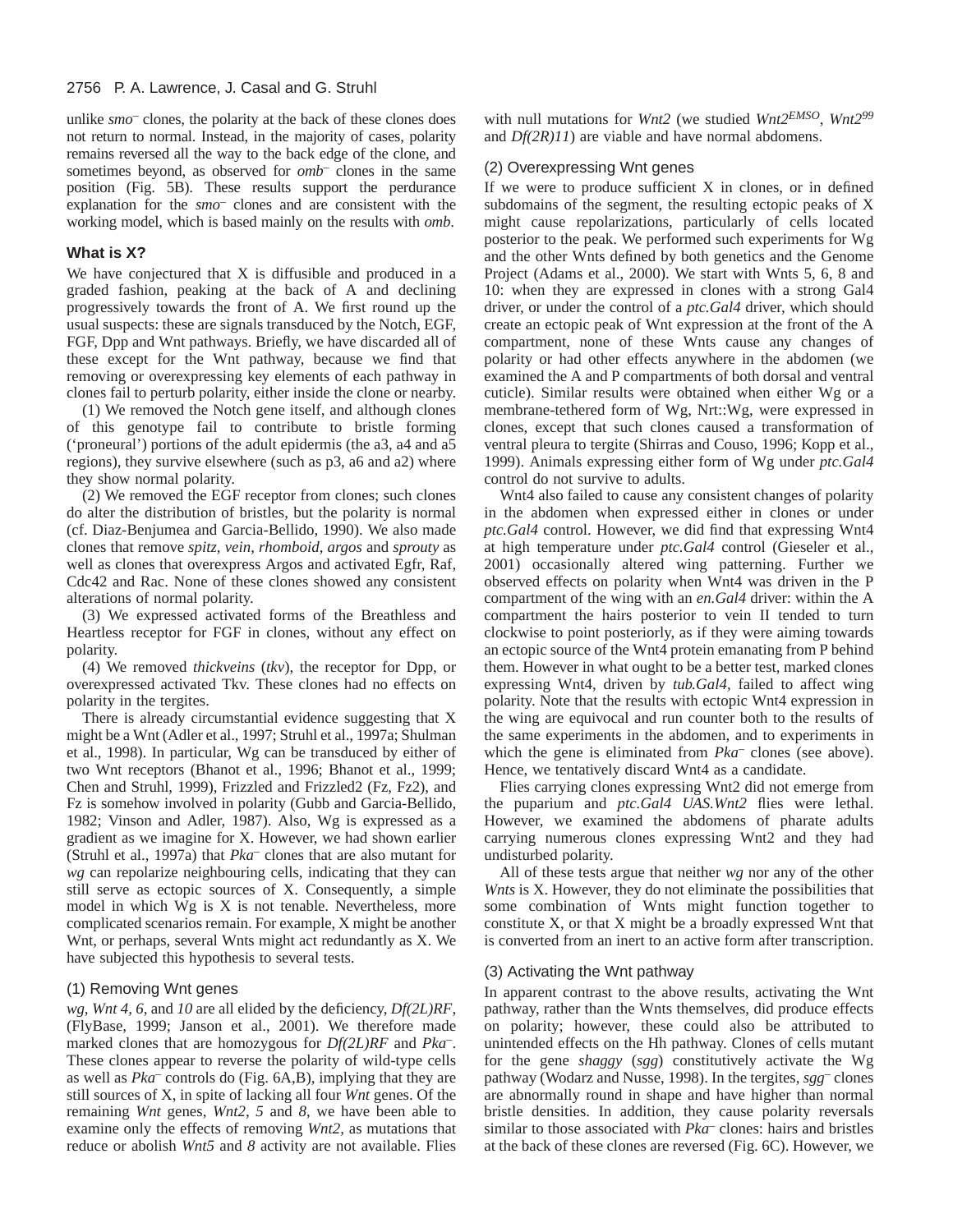also observed that *sgg*– clones stain blue when the flies carry *ptc.lacZ*, indicating that the loss of Sgg leads to ectopic activation of the Hh pathway (Fig. 6C). Under our model this would suffice to cause ectopic production of X in the *sgg–* clones, which would reverse hairs behind, regardless of whether or not X is a Wnt.

Less easy to understand is the observation that *sgg–* clones can transform a1 cuticle into a3 cuticle (Fig. 6D) – this appears to be a change of cell identity from the anterior to the posterior subdomain of the A compartment (Lawrence et al., 1999a), perhaps implicating Wg in the definition or determination of these two subdomains.

## (4) Blocking the Wnt pathway

We made clones that were mutant for *arm* or *arrow*: the Wg pathway in these two types of clones should be blocked (Peifer and Wieschaus, 1990; Wodarz and Nusse, 1998; Wehrli et al., 2000). There were two effects.

The first is that clones in the dorsal epidermis differentiated cuticle characteristic of the ventral epidermis: they made pleural hairs, and patches of sternite with bristles (Fig. 6F). Clones

in all portions of the tergite, in both the A and P compartments, were so transformed, indicating a general requirement for Wnt signalling to specify dorsal as opposed to ventral structures. Thus, in the wild type, all dorsal cells are probably exposed to at least low levels of Wg or some other Wnt protein.

The second is that such clones affect polarity: in the tergites, the mutant clones were normal at the rear of the clone but reversed in the front, with reversal extending outside the clone (Fig. 6F). One explanation for these polarity changes could be that, in the tergites, Wg normally acts to enhance the production of  $X^{\ddagger}$ . Thus cells deficient in the Wnt pathway would produce less X than normal, giving a dip in the concentration landscape for X, causing reversed polarity at the front of the clone. In the eye, both *arm–* and *arrow–* clones cause equivalent polarity reversals and a similar resolution has been offered: it was suggested that Wg might regulate the production of a secondary polarising factor also dubbed X (Wehrli and Tomlinson, 1998).

Thus, we propose that Wg helps to produce X, but that Wg itself is not X. If Wg were X, both *arm–* and *arrow–* clones should not be able to transduce it, and hence, should have random polarity within the clone. Moreover, the effects on polarity should be cell autonomous. Yet, as we have seen, these clones behave as if they have caused an altered distribution of X, rather than any failure to transduce X. Similar arguments

‡In the pleura but not in the sternites, Hh induces Dpp rather than Wg (Struhl et al., 1997b; Kopp et al., 1999). We imagine that in the pleura, Dpp replaces Wg and, like Wg in the tergites, enhances the production of X.



**Fig. 7.** *omb* in the posterior compartment. (A) A clone of *omb–* cells in the P compartment; the nuclei are marked with *lacZ*. This clone removes nearly all hairs, apparently transforming the cuticle from p3 to p2 type. (B,C) A large *arrow–* clone in the P compartment marked with *pawn*. The abdomen carries *omb.Gal4* and *UAS.lacZ*, and we see that, wherever the cells lack *arrow* as shown by the *pawn* marker, the β-gal staining is reduced (see detail in B). This is true of even a single *pawn* cell that is separated from the main clone (arrowhead in C). Note in B that some hairs anterior to the clone have reversed polarity (red arrow).

apply to *sgg–* clones. In this case, the Wg pathway should be constitutively activated in all cells within the clone, preventing them from detecting a gradient of Wg protein. However such clones are not randomly polarized, indicating that they can still respond to graded X activity.

It is useful to compare the roles of Omb and Wg on X production. Omb is apparently essential for X production: *omb–* clones at the back of A show reversed polarity that extends all the way to the posterior edge of the compartment (Fig. 3B,C). By contrast, in *arm–* and *arrow–* clones, reversal occurs only in the anterior portions of such clones. Thus, we infer that *arm–* and *arrow–* cells located at the back of A can produce some X, even though they cannot activate the canonical Wnt pathway. Thus, it could be that Hh drives X production mainly through Omb, but also adds to the level of X produced through the induction and action of Wg. The combination of both Omb and Wg activity might extend the reach of the X gradient to encompass the whole A compartment, and possibly also further forwards into the neighbouring P compartment.

# **Downstream genes in the Hedgehog pathway – the P compartment**

None of our previous studies has helped us understand how the P compartment is patterned or how its cells are polarised. *smo–* clones have no phenotype in the P compartment, confirming that Hh has no function there. In the embryo and imaginal discs, Hh crossing over from the P compartment induces the expression of Wg and Dpp in line sources along the back of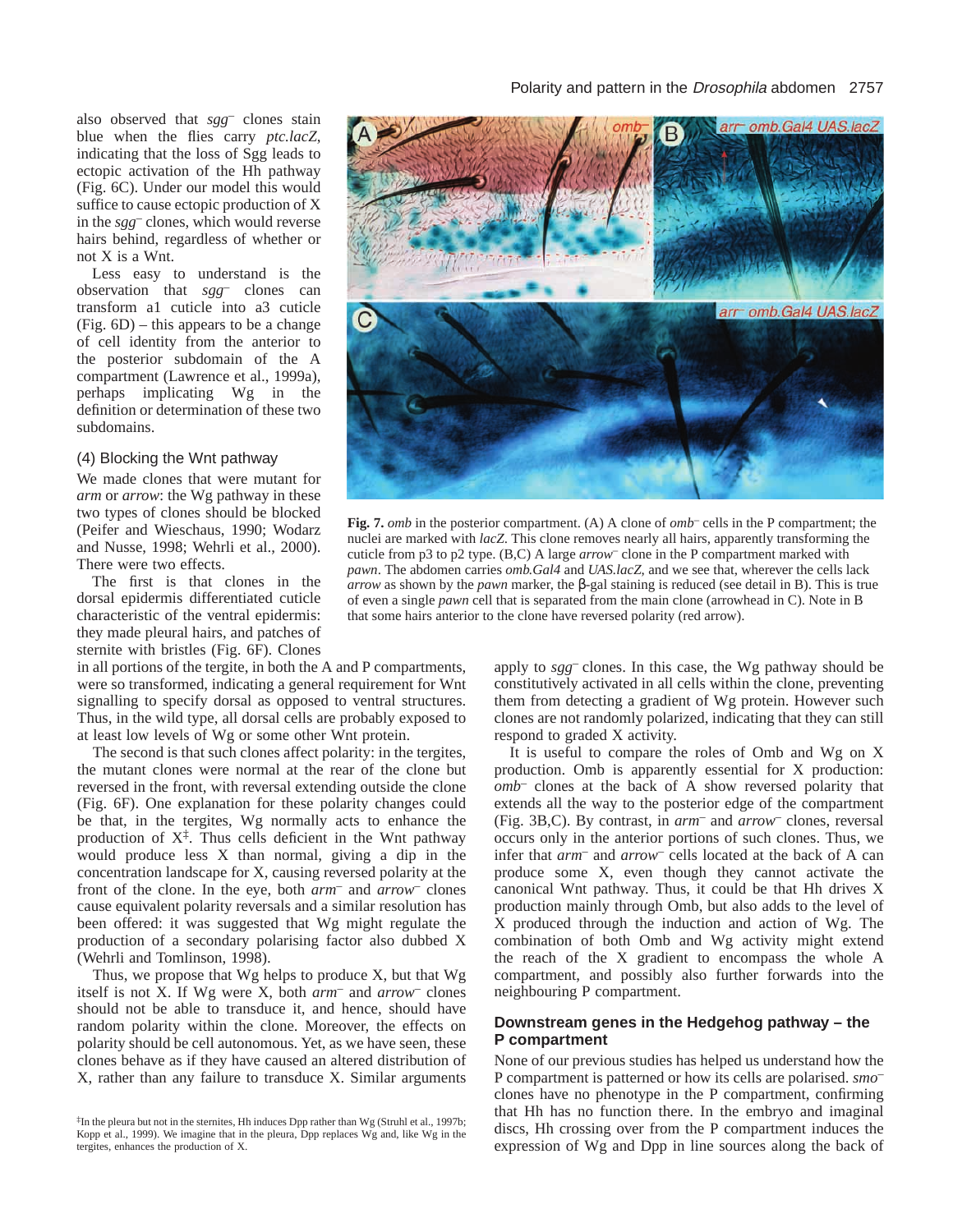#### 2758 P. A. Lawrence, J. Casal and G. Struhl

**Fig. 8.** Working model for patterning the chain of A and P compartments. The P compartments are shown in blue. The model applies to the dorsal epidermis of the abdomen, where Hh induces Wg, but can be generalized to the ventral pleura where Wg is replaced by Dpp, both proteins probably performing the equivalent function. In the first step (at top) Hh is produced in the P compartment and spreads into adjacent A cells, generating a U-shaped gradient. In the A compartment, the concentration of Hh at any point provides a **scalar** which dictates the type of cuticle formed (a1 to a6). Cells in the anterior and posterior regions of the A compartment respond differently to Hh (Struhl et al., 1997b). In the posterior region, peak levels of Hh induce *engrailed*, *wg* and *omb* expression and specify a6, intermediate levels induce only *wg* and *omb* and specify a5 and a4, and low levels or no Hh specify a3. In the anterior region, Hh does not induce *engrailed*, *wg* and *omb*, but high levels induce a1, with a2 being specified by low levels or no Hh. In the P compartment, the scalar is provided by



Wg, which is produced by cells at the rear of the A compartment and moves across the AP compartment boundary into the P compartment. Peak levels of Wg induce Omb and thereby specify p3; lower levels or no Wg specify p2 and p1. Planar polarity is controlled by a polarizing morphogen 'X', produced largely in posterior A cells by Hh acting through Omb. Wg/Wnt helps X production, apparently to ensure that peak levels are generated in response to Hh. In the model shown X then spreads forward, forming a concentration gradient that extends through the entire compartment and possibly into the P compartment in front. The maximal slope of X at any given position provides a **vector** which specifies planar polarity. Note the model appears to demand that X cannot spread backwards into the P compartment behind the source. See conclusions for an alternative model.

A. Both proteins then spread back into the P compartment where they act as gradient morphogens to control P growth and pattern (reviewed by Lawrence and Struhl, 1996). Wg and Dpp are also produced at the back of the A compartment in each abdominal segment (albeit in distinct dorsal and ventral domains). Hence, by analogy with the embryo and imaginal discs, these morphogens seem to be the most likely candidates to pattern the P compartment here as well. If so, we would suppose that in the tergites, Hh induces Wg (Kopp et al., 1999; Struhl et al., 1997b) and this Wg moves posteriorly across the AP compartment boundary into the P compartment where it activates expression of *omb*, thus specifying the zone of hairy cuticle (p3) and distinguishing it from p2 cuticle, which is bald*.* We have tested this hypothesis in the following experiments.

## (1) Omb

Kopp (Kopp and Duncan, 1997) found that loss-of-function *omb* mutants tend to lose the hairy, unpigmented cuticle characteristic of both posterior A  $(a6)$  and anterior P  $(p3)$ regions, whereas gain-of-function mutations tend to acquire it. Since we have observed that *omb–* clones in the A compartment are able to make a6 cuticle, it seems likely that Omb is required specifically for the hairy, unpigmented cuticle (p3) that normally forms at the front of the P compartment. If so, one might expect *omb*– clones at the front of the P compartment to transform the anterior type of cuticle (p3) into that found more posteriorly (p2). Although most *omb*– clones were normal in

this region, about one third of p3 clones lost some, but not all, of the hairs within the clone (*n*=94 of which 36 clones had noticeable reduction of hairs) (Fig. 7A). We wondered whether this might be an artefact due, for example to our method of detecting these clones which uses the *tub.Gal4* driver to activate *UAS.lacZ* expression, but control clones (*n*=47) in sister flies always gave normal hair patterns. Thus it appears that *omb* may be required in the p3 territory, as it is in the a5 and a4 territories, to specify the type of cuticle secreted.

# (2) The Wnt pathway

If Wg activates *omb* in anterior regions of the P compartment, blocking the Wnt pathway in cells in the P compartment should block expression of *omb*. We therefore monitored expression of *omb* in *arrow–* clones. This experiment proved difficult to do, but we found that *omb* was sometimes, but not always, turned off autonomously in the clone (Fig. 7B,C). Conversely, ectopic activation of the Wnt pathway should transform bald cuticle (p2) at the back of P into hairy cuticle (p3) normally found at the front of P. Indeed, some clones lacking the *sgg* gene become hairy if situated in the bald areas of P, apparently causing a transformation from p2 to p3 cuticle (Fig. 6E)*.* But, clones expressing either tethered Wg or activated Arm, which should behave similarly, had no clear effects. Even so the positive results with *arrow* and *sgg* give support to the hypothesis that Wg stratifies the P compartment by working through Omb.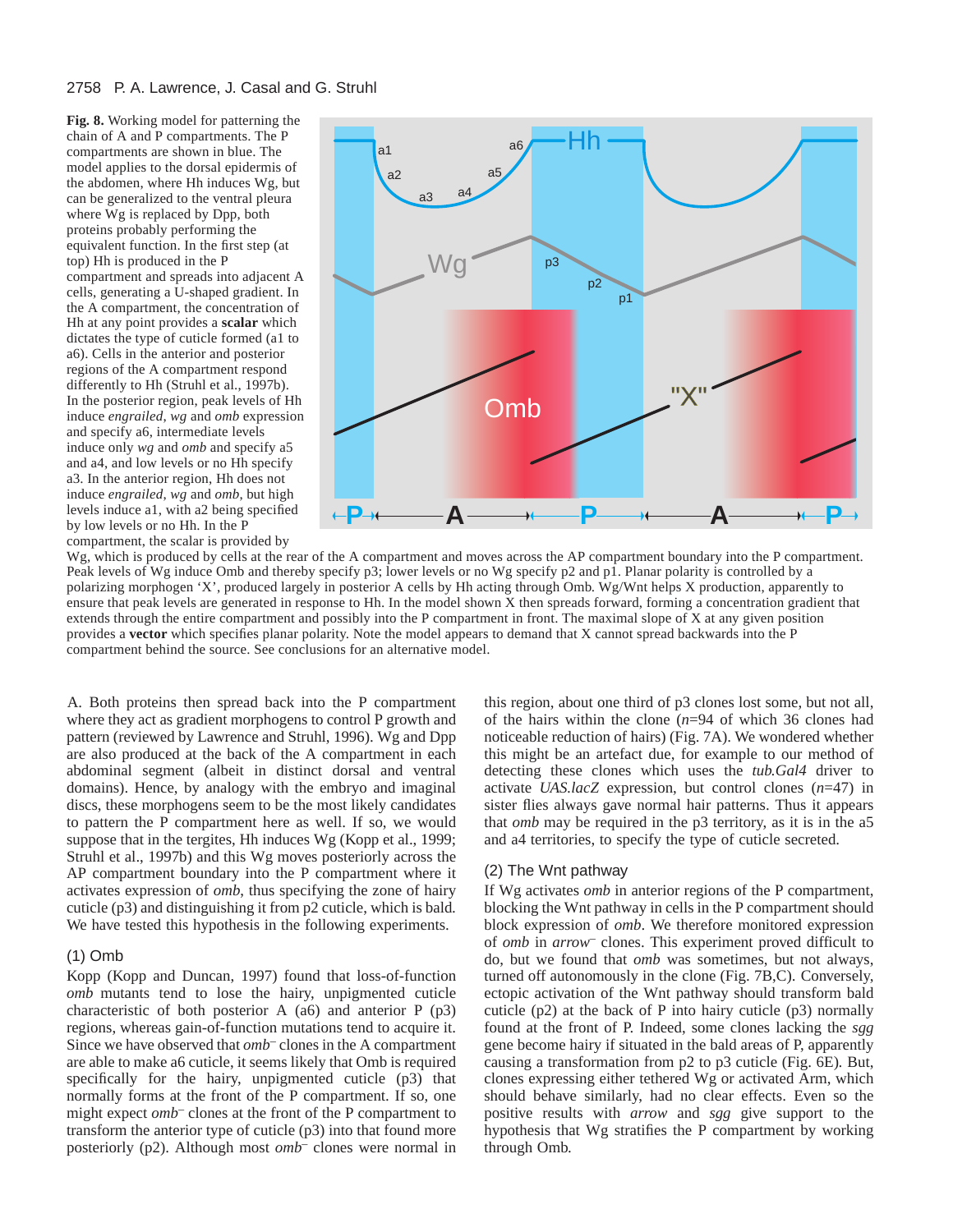# (3) fz2.lacZ

We looked at the pattern of *fz2.lacZ*, because *fz2* is thought to be repressed in cells receiving the Wnt signal (Cadigan et al., 1998). Expression is weak all over the A compartment, with a slight tendency to be stronger at the front of A. However, expression is strong at the rear of the P compartment and is graded downwards and anteriorly. Expression is not detected at the front of the P compartment. This pattern is consistent with a gradient of Wnt activity that is high at the front and low at the back of the P compartment.

We are still left with the question: what polarises cells of the P compartment? There are several possibilities. A simple one (see Fig. 8) is that X could extend anteriorly from the A compartment into the adjacent P compartment, forming a monotonic gradient that governs polarity throughout the entire parasegment.

# **CONCLUSIONS AND SPECULATIONS**

We have used a particular model to interpret our results. The heart of this model (Fig. 8) requires that a cell's polarity be determined by reading the local slope, the vector of a morphogen, X. Within the A compartment, it proposes that X be produced in a gradient with its peak at the back of the A compartment and its minimum at the front. Hh is the primary morphogen that patterns the A compartment, and, at the rear of this compartment, it acts through *omb* to produce X. X spreads further anteriorly, forming a monotonic gradient that extends from the back of the A compartment and could go as far as the front of the next P compartment, thus encompassing a parasegment. In this model there might need to be a barrier to the movement of X across the AP (parasegment) border in order to isolate the X gradients in neighbouring parasegments from each other. This model is speculative; for example we have no evidence for X spreading forward into the P compartment. In an alternative scenario, X might be made near the AP border, spreading forwards into A and backwards into P to form a reflected gradient. In that case, cells in the A and P compartments would have to make hairs which point in opposite directions relative to the vector of X, as all hairs point posteriorly.

Although we propose that  $X$  is a long range morphogen, our results do not exclude models in which polarity depends on short range interactions between cells. Recent models for planar polarity concentrate mostly on this aspect of how cells become polarized, particularly on how proteins within cells become asymmetrically localized (Usui et al., 1999; Axelrod, 2001; Bellaiche et al., 2001; Strutt, 2001; Winter et al., 2001), and how such molecular polarity might propagate from cell to cell by localised recruitment of other proteins at the abutting cell membranes (Usui et al., 1999; Strutt, 2001). These models can provide explanations for the local, non-autonomous perturbations of polarity which occur along the borders of mutant clones, but they do not readily explain the longer range effects of such clones nor how polarity is determined globally in the wild-type fly – this is what we are trying to do.

The model for X can be further elaborated, for example, polarity could depend on two cooperating morphogens, each operating in different directions. While X could emanate forwards from the back of the A compartment, another polarising gradient, 'Y' could be sourced from the front, or

## Polarity and pattern in the *Drosophila* abdomen 2759

from the P compartment, and move backwards. Hairs would be subject to two separate and mutually supportive influences, pointing up the gradient of X and down the gradient of Y. More complex hypotheses of this sort have two main appeals: they might help explain how the polarity is determined across the AP border and they also might help us understand why removal of genes needed for polarity, such as *fz* or *four-jointed* still gives near-normal flies with much of their polarity unscathed (Shulman et al., 1998; Usui et al., 1999; Strutt, 2001).

Clearly, it is necessary to identify the polarising factors. We have attempted, albeit unsuccessfully, to identify X, and have evidence against most of the common signalling ligands such as those operating through the Notch, Dpp, EGF and FGF pathways, as well as all of the seven known *Drosophila* Wnts – none of these experiments are proofs, but they are the best we could do with the available techniques and mutations. Nevertheless, Wnt signalling does appear to be needed for the normal generation of X; hence, it may be that Wnts augment the production or activity of X induced by Hh.

Many other studies on planar polarity have used the wing. The main axes differ between the wing and the abdomen: in the wing, the hairs do not point towards the source of Hh and Dpp, but point distally. Thus, none of these two factors is likely to be directly responsible for inducing the wing equivalent of X. Similarly, *omb* expression in the wing is controlled directly by Dpp signaling, suggesting that it, too, is unlikely to be involved in inducing factor X. Nevertheless downstream components such as Fz are needed in the wing, eye and abdomen (Vinson and Adler, 1987; Zheng et al., 1995) (P. A. L., J. C. and G. S., unpublished) indicating that the process of polarizing cells in response to X, and possibly X itself, may be the same in all systems.

Although our focus has been on how Hh organizes both pattern (scalar) and polarity (vector) throughout the abdominal epidermis, growth must also be tightly regulated. If the postulated X gradient spans the parasegment, as diagrammed in Fig. 8, then perhaps X might also be a candidate for the factor controlling size. As argued elsewhere, proliferation and cell death might depend on a cell's perception of the slope of the gradient responsible for polarity. In the abdomen, it is X and not Hh or Wg that conveys vectorial information, raising the possibility that the X gradient also carries information about dimension (Day and Lawrence, 2000).

We thank T. Casci and J. Wasserman for making *sprouty*–, *vein–* and *rhomboid–* clones, J. L. Mullor and J.-P. Vincent for discussion, A. Sato and A. Saigo for allowing us to use their fz2.lacZ reporter line, and M. Calleja, T. Casci, C.-M. Chen, M. Freeman, G. Morata, A. Sato, Y. H. Sun, J. Wasserman and the Bloomington Stock Center for flies. We thank Atsuko Adachi for making the UAS.Wnt transgenes. Gary Struhl is an Investigator of the Howard Hughes Medical Institute. José Casal and Peter Lawrence are supported by the MRC.

## **REFERENCES**

- **Adams, M. D., Celniker, S. E., Holt, R. A., Evans, C. A., Gocayne, J. D., Amanatides, P. G., Scherer, S. E., Li, P. W., Hoskins, R. A., Galle, R. F. et al.** (2000). The genome sequence of *Drosophila melanogaster*. *Science* **287**, 2185-2195.
- **Adler, P. N., Krasnow, R. E. and Liu, J.** (1997). Tissue polarity points from cells that have higher Frizzled levels towards cells that have lower Frizzled levels. *Curr. Biol.* **7**, 940-949.